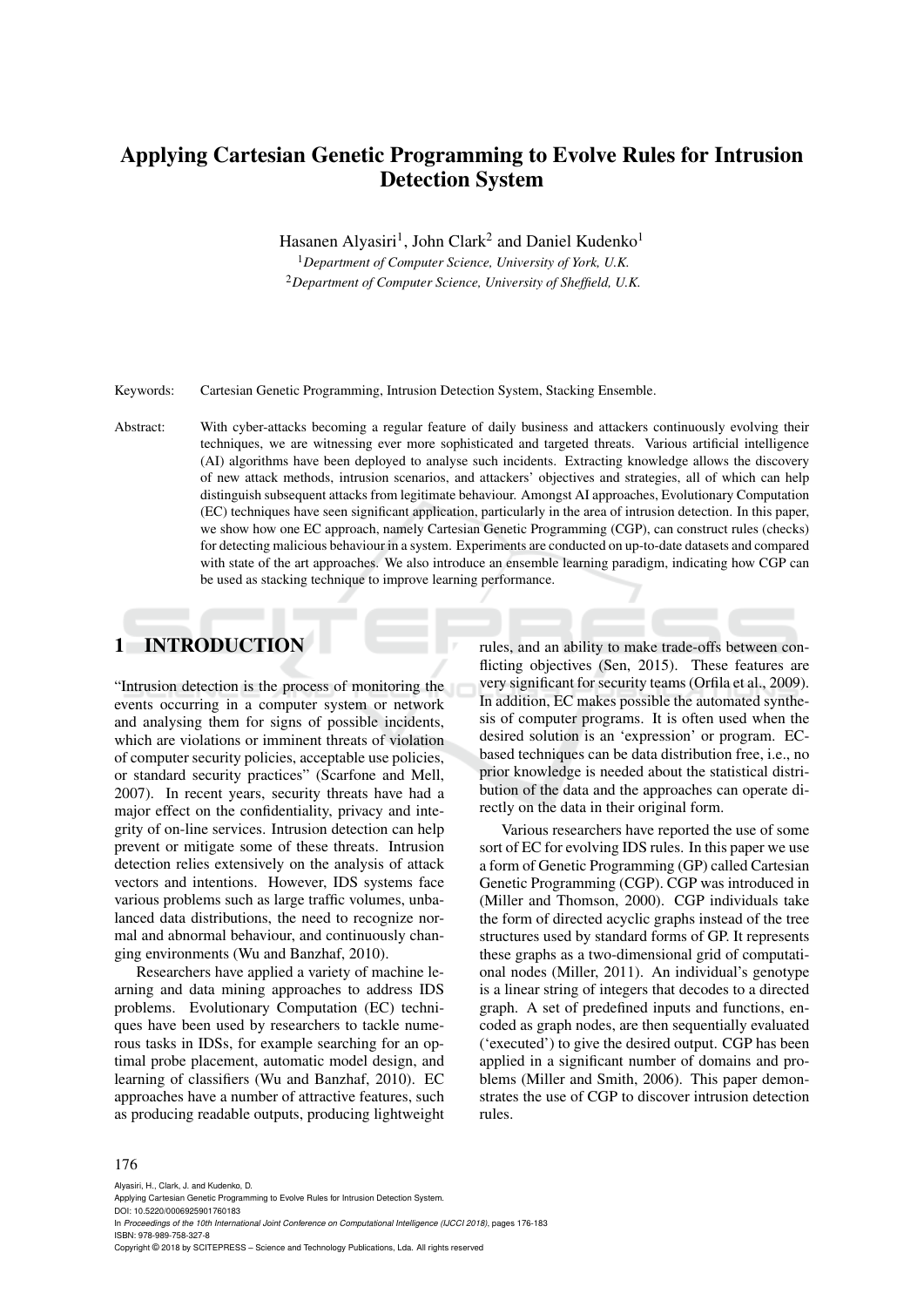Section 2 summarises past use of EC algorithms for IDS rule synthesis. Section 3 introduces our proposed method. Section 4 introduces the experimental datasets and the standard CGP implementation results. Section 5 introduces the stacking ensemble concept, implementation and results. The last section gives conclusions and identifies future work.

### 2 RELATED WORK

(Crosbie et al., 1995) gave the first GP application to intrusion detection, training autonomous agents to detect intrusive behaviours. Obvious intrusions that are misclassified during the evolution process are penalised heavily. (Folino et al., 2005) presented a GP ensemble for a distributed IDS. GP runs on a distributed hybrid multi-island model-based environment to monitor security-related activity within a network. Each island contains a cellular genetic program whose aim is to generate a decision-tree predictor, trained on the local data stored in the node and enhanced with the boosting algorithm AdaBoost.M2. Every genetic program operates cooperatively, yet independently of the others. After the classifiers compute their results, majority voting is used to form an ensemble. (Abraham et al., 2007) use three GP variants: linear genetic programming, multi-expression programming and gene expression programming to build an intrusion detection program. The evolved detectors are effective against a variety of attacks such as denial of service, probe, user-to-root and remote-to-local attacks. The work demonstrated the ability of GP techniques to develop lightweight and accurate detection rules compared to some of the conventional intrusion detection systems based on machine learning paradigms. (Sen and Clark, 2011) applied GP and Grammatical Evolution (GE), another evolutionary computation paradigm, to build IDS rules for deployment in mobile ad hoc networks (MANETs). Their research shows that GP and GE can be used to evolve efficient detectors automatically for known attacks, namely ad hoc flooding and route disruption against the routing protocol on MANETs. The experimental outcomes show that GP and GE are good at discovering complex relations on MANET data and that GP gives a better performance than GE under their (approximation to) optimal parameter settings.

## 3 CARTESIAN GENETIC PROGRAMMING

"CGP is a form of automatic evolution of computer programs and other computational structures using ideas inspired by Darwin's theory of evolution by natural selection" (Miller, 2011). In CGP, a program is encoded as a linear string of integers representing a directed graph. Each program is divided into subsets of genes (i.e. genotype) of the same length, representing the nodes of the graph.

The genotype describes from where a node receives its data, what operations the node carries out on the data, and how user output data is extracted. When the genotype is decoded, some nodes are ignored. This happens when a node's outputs are not subsequently used in the calculation of output data. When this happens, we refer to the nodes and their genes as 'inactive'. Previous investigations (Miller and Thomson, 2000)(Miller and Smith, 2006) have shown how a significant percentage of inactive nodes can help the efficiency of the evolution process. Unlike a tree structure, where there is always a unique path between any pair of nodes, graphs permit more than one path between any pair of nodes. If we assume all nodes perform some computational function, graph representations of functions are more compact than tree representations since they permit the reuse of previously calculated subgraphs. EC algorithms are also susceptible to bloat, a phenomenon where a large portion of the evolved program code has no influence on the fitness but whose execution still consumes resources (and so typically extends execution times). CGP avoids such bloat (Miller and Smith, 2006).

CGP's genotype decoding process is recursive in nature. Decoding starts with the output genes. CGP programs may have as many output nodes as necessary. These final output nodes are deemed to be 'active'. The decoding process identifies the nodes whose outputs are used as inputs to these nodes. These input nodes themselves become 'active' and the same procedure is repeatedly applied until the full function is identified, ending with the identification of appropriate terminal input nodes. The decoding process extracts the active nodes; inactive nodes are not processed and so having inactive genes presents little computational overhead. Consider the example shown in Figure 1.

There are three input nodes, which are indexed by 0,1, and 2. (These do not form part of the genotype, but may be indexed by it.) The remaining (computational) nodes of the system are now numbered contiguously, from 3 to 8. System inputs and computational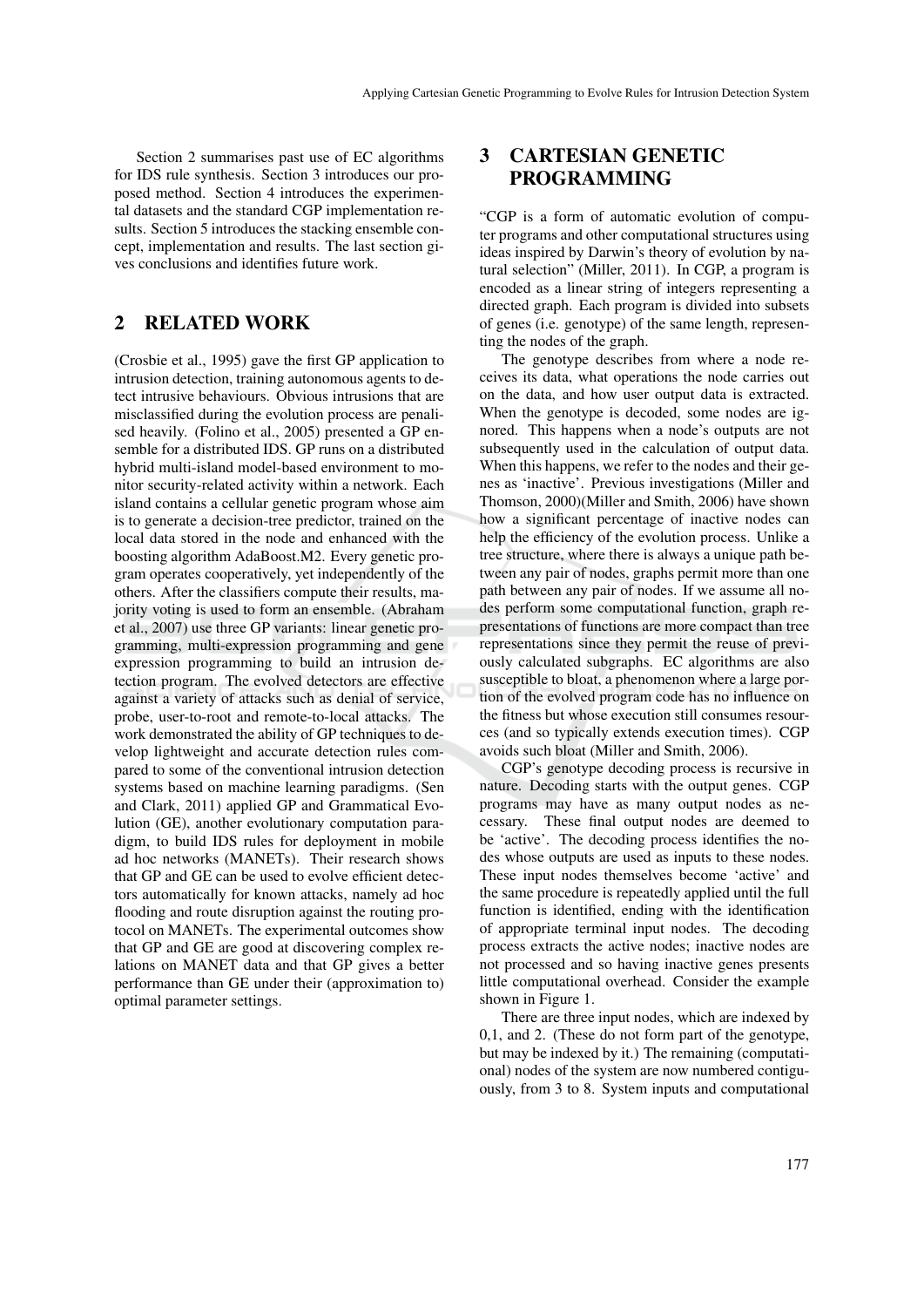

Figure 1: CGP genotype and corresponding phenotype.

nodes are therefore numbered contiguously over the range 0 to 8.

The genotype contains structures of three integers for each of its computational nodes. The underlined genes in the genotype encode the specific function for each node. There are six possible functions, denoted by the integers  $0$  to  $5$ : add  $(0)$ , subtract  $(1)$ , multiply  $(2)$ , divide  $(3)$ , sin  $(4)$  and cos  $(5)$ . The remaining integers in each node structure are associated with terminal inputs or with other function nodes that are located to the left. The number of actual inputs depends on the arity of the function. The number of formal inputs to a computational node is the maximum arity of any function in the function set. Any extra inputs will be neglected by function nodes that require fewer inputs than this maximum.

The last nodes in the genotype identify the output nodes. Here there is only one such node, which takes the value 7. The choice of node 7 as the output node coupled with the value of earlier node triples induces the active and inactive status of all earlier nodes.

Crossover operators have not been widely adopted in CGP. Originally, a one-point crossover operator was used (similar to the n-point crossover in genetic algorithms) but was found to disrupt the subgraphs within the chromosome (Miller, 2011). In another investigation (Clegg et al., 2007), a new floating-point crossover operator was found to improve performance for symbolic regression problems. However, further work is needed on a range of problems in order to evaluate its advantages. In a point mutation, a value at a randomly chosen gene location is changed to another valid random value. If a function gene is selected for mutation, then a valid value is the label of any function in the function set, whereas if an input gene is selected for mutation, then a valid value is the label of the output of any previous node in the genotype or of any program input. In addition, a valid value for a program output gene is the label of the output of any node in the genotype or the label of a program input. The user defines the number of genes in the genotype that can be mutated in a single application of the mutation operator. An example of the point mutation operator is shown in figure 2. A single point mutation takes place in the program gene, altering the output node input connection from 7 to 8. This makes nodes 6 and 8 to become active, whilst making nodes 4, 5 and 7 inactive. The inactive areas are shown in dashes. This highlights how a small change in the genotype can sometimes produce a large change in the phenotype.



Figure 2: CGP genotype and corresponding phenotype after mutation.

For individual selection the  $(1+\lambda)$  Evolutionary Strategy (ES) is normally used in CGP. Usually  $\lambda$  is chosen to be 4. ES configures a single parent to breed four children using mutation at each generation. The best individual among the parent and children is kept in the next generation and the process is repeated. In an ES approach, child genotypes are favoured over the parent. The parent is replaced by one of its offspring when offspring genotypes have the same fitness as the parent and there is no offspring that is better than the parent. This is an important characteristic of the algorithm, which makes good use of redundancy in CGP genotypes (Miller, 2011).

The method we propose uses a supervised learning CGP algorithm for detecting the Internet and computer network threats. We will use existing datasets for which reasonable features have already been extracted. The training phase will finish when one of two criteria met: either all instances are categorised correctly; or an identified maximum number of generations have been produced. Then, the best evolved rules are evaluated in a test phase.

### 3.1 Parameter Settings for CGP

The ECJ (Luke, 1998) toolkit is used for the CGP implementation. The population size chosen was 5. CGP generally uses very small population sizes and large numbers of generations (Miller, 2011). The number of generation was 10,000, except for the modern DDoS dataset where a value of 2,000 was adopted. This is because we did not witness any change in the fitness value after reaching 2,000 generation for all runs. The mutation rate used was 0.01. The maximum number of nodes was 500. (This does not include inputs and outputs nodes.) These settings were determined empirically via preliminary experimentation. We do not claim that these values are optimal.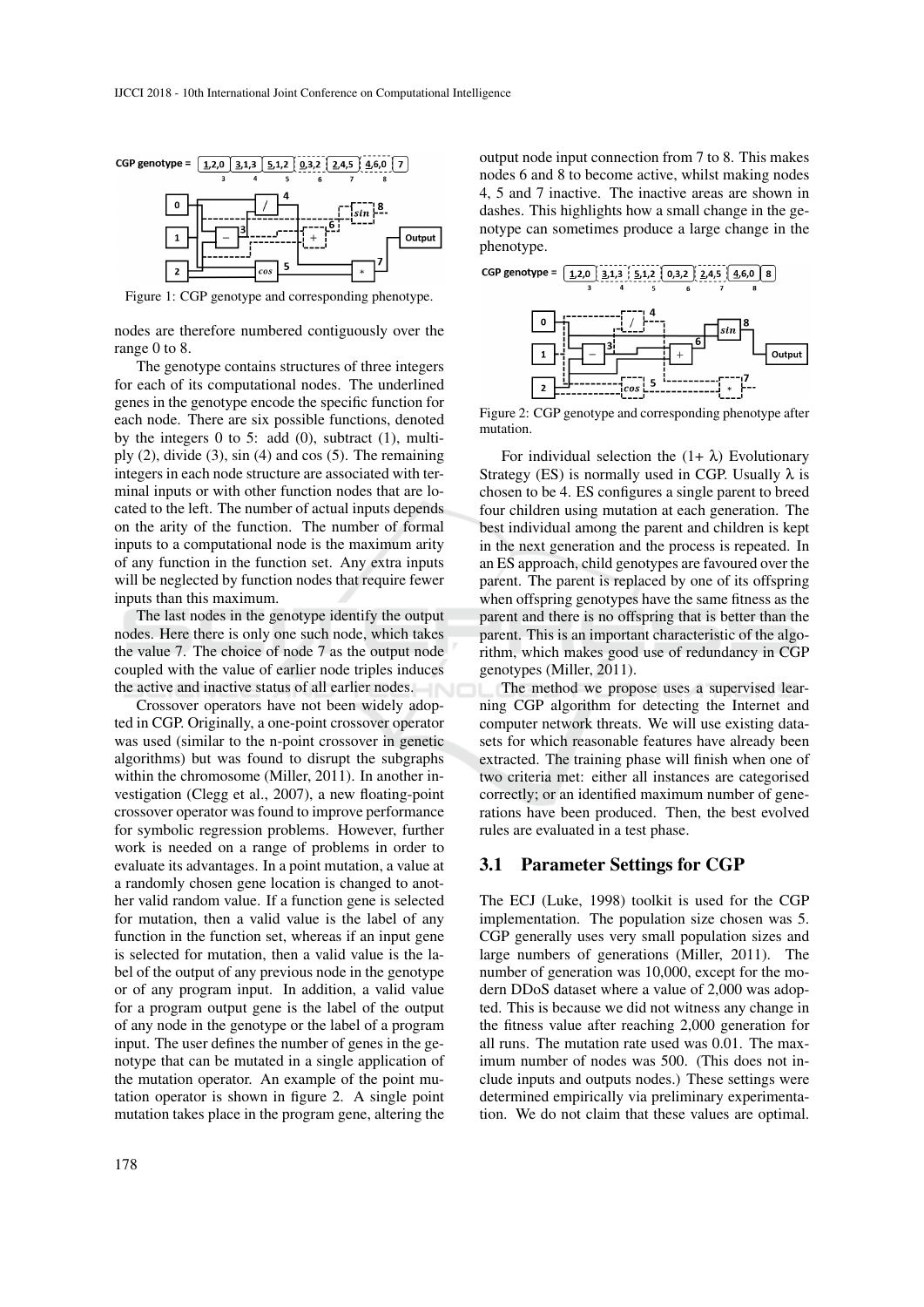Function nodes consist of a set of mathematical, relational and logical operators. The single input arity functions used were *sin*, *cos*, *log*, *log*1*p*, *sqrt*, *abs*, *exp*, *ceil*, *f loor*, *tan* and *tanh*. The binary functions were +, −, ∗, protected (/), *power*, *max*, *min*, *percent*,  $>$ ,  $\geq$ ,  $\leq$ ,  $\lt$ ,  $=$ ,  $\neq$ , AND and OR. The rest of the parameters were determined automatically by the packages. In our implementation, we evolve two output nodes and compare them using the " $>$ " function to obtain a binary classification decision (normal vs. anomaly).

### 3.2 CGP Performance Measure

The effectiveness of proposed algorithms can be measured according to how malicious and normal behaviours are classified. Our datasets are labelled as normal or anomalous. We calculate the numbers of: true positives (TP), where malicious events are accurately classified as such; true negatives (TN), where normal events are classified as such; false positives (FP), where normal events are classified as malicious; and false negatives FN), where malicious events are classified as normal. Both false classifications are problematic. *FP*s waste a great deal of time and can lead to loss of confidence and *FN* are examples of the detector system not performing its primary task, i.e. they are attacks that go undetected.

Three derived performance metrics are used to assess our IDS optimize rule. The Detection Rate (DR)  $(\frac{TP}{(TP+FN)})$  indicates the fraction of real attacks that are detected; this is sometimes is referred to as Recall. Accuracy ( $\frac{(TP+TN)}{(TN+TP+FN+N+TN}$  $\frac{(TF+TN)}{(TN+TP+FN+FP)}$ ) defines the fraction of all instances (attacks or non-attacks) that are correctly classified. IDS experts consider both False Positive Rate (FPR)  $(\frac{\overline{FP}}{(FP+TN)})$  and False Negative Rate (FNR)  $\left(\frac{FN}{(FN+TP)}\right)$  to be as important as the detection accuracy. Finally, the False Alarm Rate (FAR)  $\left(\frac{(FPR+FNR)}{2}\right)$  $\frac{2+FN}{2}$ ) gives the rate of misclassified instances.

### 3.3 Cost Function

The cost function measures how much an individual's performance deviates from the ideal. The cost function used in our experiments is defined as  $\left(\frac{TP - Anomaly \; Count}{\; Anomaly \; Count}\right)^2 + \left(\frac{TN - Normal \; Count}{\; Normal \; Count}\right)^2$ . When classification is perfect the cost is 0.

### 4 EXPERIMENT

The performance of the proposed techniques have been evaluated using four different datasets: Kyoto

2006+ (Song et al., 2011), Phishing websites (Mohammad et al., 2015), UNSW-NB15 (Moustafa and Slay, 2015), and modern DDoS (Alkasassbeh et al., 2016). These datasets are fully labelled and contain realistic normal and malicious scenarios. Extracted features are numeric, symbolic or binary. However, we did not employ all sets of features available for different aspects. We did not want to increase learning algorithm complexity by processing symbolic features such as protocol type, packet type and flag. Some attributes, such as IP addresses and port numbers, may be changing constantly for a variety of reasons. Any detectors relying on these attributes may not generalise well in real world applications. To obtain a statistically significant measure that does not depend on the initial random seed, CGP algorithm results correspond to an average of 20 independent runs. The results from the testing phase are presented here.

### 4.1 Description of the Benchmark **Datasets**

The datasets used in this study are publicly accessible labelled and suitable datasets for training and testing intrusion detection system. Four widely different types of environment are used to generate them. The scientific community is currently using these datasets. More details on the feature names, types, possible values and descriptions of environments and threats are given in the corresponding references.

To allow a fair comparison with the published results of other detection systems, the same dataset samples and splitting percentages (training/testing) are chosen for evaluation . The relation between accuracy of the best evolved program out of all runs from each dataset and number of generations is examined and demonstrated in figure 3. The best program shows a performance on the testing dataset almost as good as that on the training dataset, except on UNSW-NB15 dataset due to its complexity (Moustafa and Slay, 2016).

#### 4.2 Results

Table 1 shows the performance of the evolved rules.

Table 1: Proposed method performance (%).

| <b>Dataset</b>           | <b>CGP</b> |                   |          |
|--------------------------|------------|-------------------|----------|
|                          | DR         | <b>FAR</b>        | Accuracy |
| Kyoto 2006+              | 99.65      | 0.70              | 99.35    |
| <b>Phishing Websites</b> | 89.99      | 8.31              | 91.88    |
| UNSW-NB15                |            | $94.20\,$   13.46 | 87.31    |
| Modern DDoS              | 87.38 7.13 |                   | 97.19    |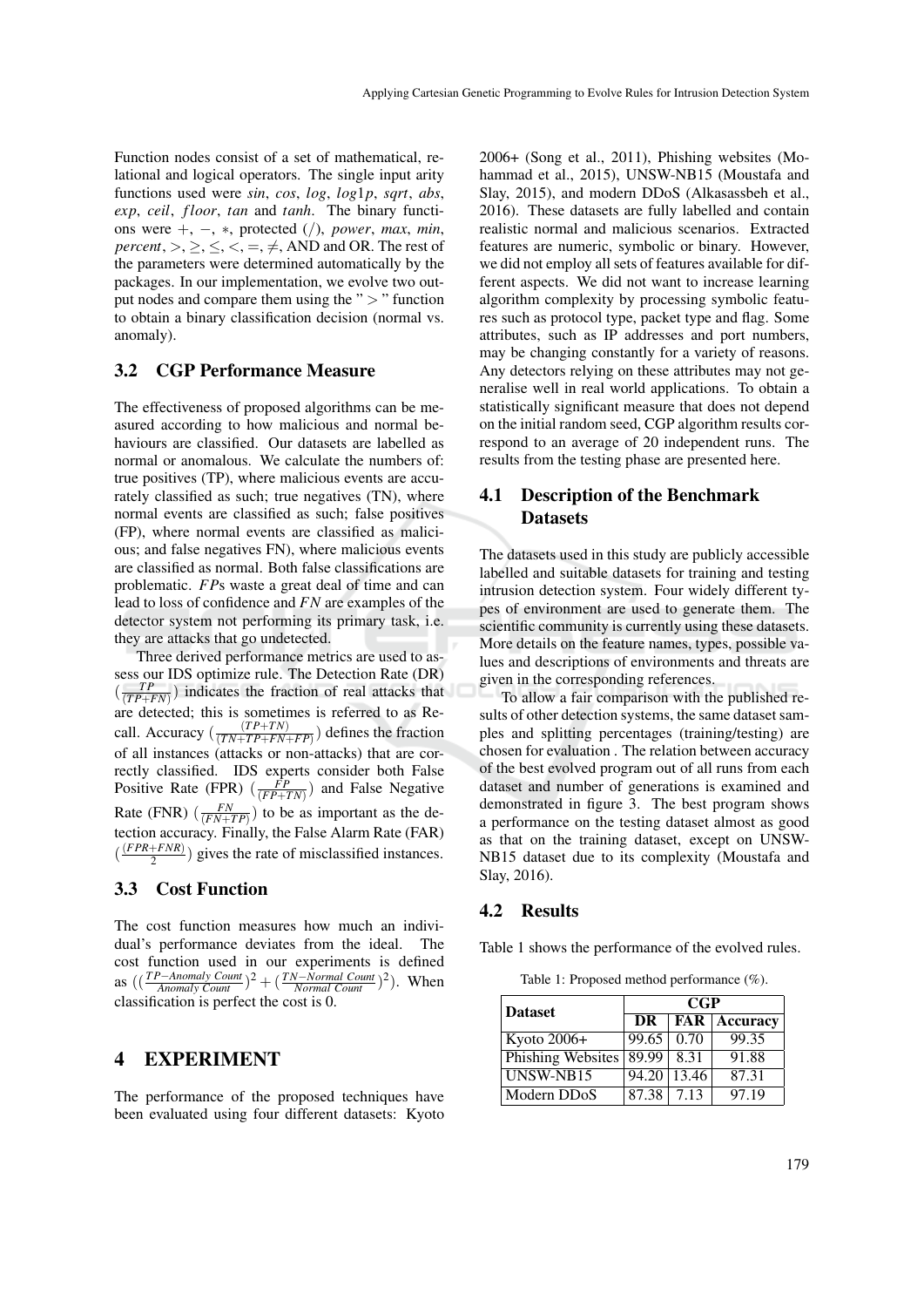

Figure 3: CGP: Relation between classification accuracy and number of generations from each of the datasets.

To demonstrate the performance of the proposed method, results obtained by CGP are compared with those of other paradigms. (Ambusaidi et al., 2016) build an IDS using Least Square Support Vector Machine algorithm integrated with feature selection algorithm Flexible Mutual Information Based Feature Selection (LSSVM-IDS+FMIFS). The main idea is to remove redundant and irrelevant features in data, as these features not only slow the classification process but also affect IDS classification accuracy. The evaluation showed that feature selection algorithm contributes more critical features for LSSVM-IDS to achieve better accuracy and lower computational cost. The performance of LSSVM-IDS+FMIFS tested on Kyoto 2006+ dataset were 99.64% DR, 0.13% FPR ,and 99.77% accuracy, while CGP accomplished 99.65% DR, 1.06% FPR, and 99.35% accuracy. To combat phishing website threats, (Thabtah et al., 2016) proposed anti-phishing model deploying improved Self-Structuring Neural Network (iSSNN) combined with a feature selection method. Information Gain, Chi-Square and Gain Ratio have been utilized for the purpose of feature selection. iSSNN when epoch size is set to 500 combined with Information Gain for preprocessing achieved the higher performance in most cases. iSSNN-500 experiment results were 93.06%, 92.30%, 91.12%, 93.71% of accuracy, F1-score, recall and precision respectively. This compare to 91.88%, 90.69%, 89.99%, and 91.44% achieved by CGP. (Moustafa and Slay, 2016) have implemented Network Anomaly Detection System (NIDS) using five techniques, namely, Naïve Bayes, Deci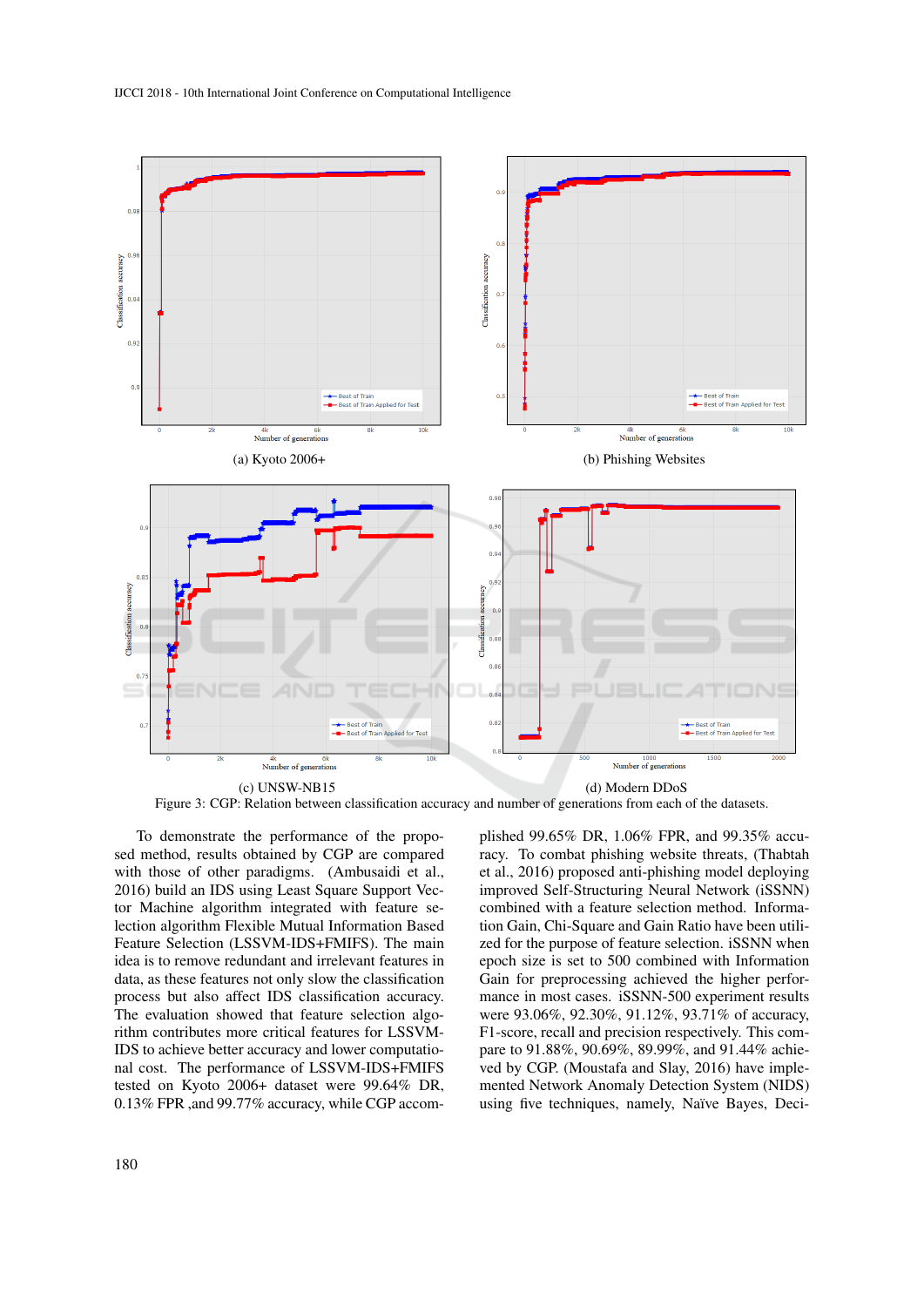sion Tree (DT), Artificial Neural Network, Logistic Regression, and Expectation-Maximisation Clustering. NIDS was tested on nine types of modern attacks fashions and new patterns of normal traffic. The DT technique accomplishes the highest accuracy (i.e.  $85.56\%$ ) and the lowest FAR (i.e.  $15.78\%$ ) tested on UNSW-NB15 dataset. Finally, (Alkasassbeh et al., 2016) proposed an IDS to detect and classify Distributed Denial of Service Attacks (DDoS) using three well-known data mining techniques: Multilayer Perceptron (MLP), Naïve Bayes and Random Forest. The IDS were evaluated on the modern DDoS dataset. The experimental results show that MLP achieved the highest accuracy of 98.63%.

So far, we have focused on developing an IDS using standard algorithm implementations. However, modern IDS model building can be integrated with a wide variety of machine learning methods. For instance, feature selection, various ensemble and hybrid techniques, and these methods generally produce favourable results (Aburomman and Reaz, 2017). These approaches are commonly used combined with a single stage learner. An ensemble approach generally produces better performance than the individual classifiers. Another advantage of ensemble approaches is their design. Ensembles allow substitution one or more algorithms with more accurate ones. Consequently, we adopt an ensemble technique in our learning phase.

IHNO

### 5 ENSEMBLE

SCIENCE *A*ND

The concept of combining a collection of weak learners and forming a single, strong learner is referred to as an ensemble. An ensemble may combine multiple (heterogeneous or homogeneous) models to obtain reliable and more accurate prediction. Different schemas can be considered to generate the detectors and to combine them, i.e. the same learning algorithm can be trained on different datasets or/and different algorithms can be trained on the same dataset (Folino and Pisani, 2015). Popular conventional ensemble methods include bagging, boosting and stacking (Aburomman and Reaz, 2017). Stacking is the abbreviated term used to refer to Stacked Generalization (Wolpert, 1992). The main idea behind stacking is finding the optimal combination of a collection of base learners. Stacking is a class of algorithms that involves training a second level "meta-learner" to find the combination. Unlike bagging and boosting, the goal in stacking is to combine strong, diverse sets of learners. Moreover, ensemble techniques like bagging and boosting are often used to generate homogeneous ensembles,

whereas stacking can be used to produce heterogeneous ensembles.

The algorithms used to generate the pool of classifiers for this experiment are implemented in the H2O.ai platform (H2O.ai, 2018). H2O.ai includes many common machine learning algorithms and implements best in class algorithms at scale. It also includes a stacked ensemble method that finds the optimal combination of a collection of prediction algorithms using stacking. The Automatic Machine Learning (*AutoML*) function in the platform is used to build base learning models. This function automates the supervised machine learning model-training process. AutoML performs basic data preprocessing if required such as imputation, one-shot encoding and standardization. During the model generation stage, it implements random grid search and model parameter tuning using the validation set to produce best performing models. AutoML trains and cross-validates a Distributed Random Forest (DRF), an Extremely-Randomized Forest (XRT), a random grid of Gradient Boosting Machines (GBMs), a fixed grid of Generalized Linear Model (GLM), a random grid of Deep Neural Nets (DNNs). In AutoML, the maximum number of models to generate is set to 10 and the rest of the parameters determined automatically by the platform. Note it is possible to produce more than one model from the same family. However these models may have different parameters.

### 5.1 Evolving Stacking through CGP

In this work, various algorithms are applied to the same dataset to create different learner models. After a number of models are created usually utilizing part of the dataset i.e. training, the decisions of these models are combined and a common decision is taken. In phase two, CGP is applied to create the actual ensemble model. Ensembles are coded as genetic programs, each individual act as a possible aggregation of the available base learners. More specifically, each ensemble is represented as a graph, while input vector elements (i.e. base learners ) are input nodes. We considered the continuous outputs of the base learners, rather than the discrete outputs. This ensemble model is then used to predict class labels for a new dataset (i.e.the testing dataset). To avoid a further phase of training, we split the training dataset into 80% training used to train base learners and 20% validation set used to build stacked ensemble model through CGP (see figure 4).

CGP offers an intelligent self-configuration environment to perform dynamic model selection and integration for constructing the ensemble. The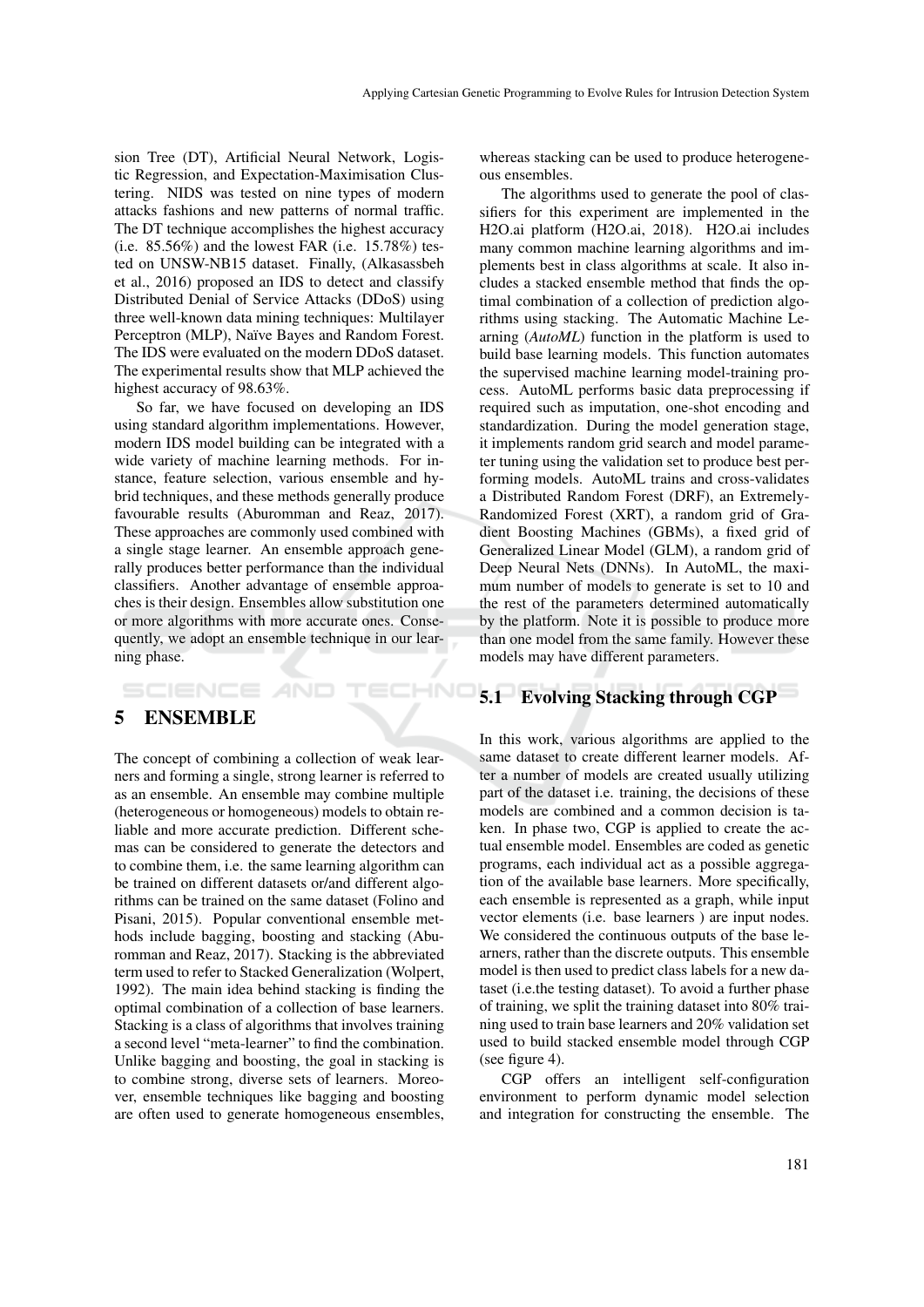

Figure 4: Proposed ensemble.

CGP parameter settings introduced in section 3 are extended to evolve a detection rule of the ensemble model. However, all CGP stacking runs used 2,000 generations. An example of CGP generated output of the stacking model (taken from UNSW-NB15 dataset) are shown in figure 5. Besides being readable output and ready for deployment, the solution showed the 6 learner models that were selected out of 10. This helps experts to understand how the ensemble model works. Furthermore, it can be seen from this figure that the *cos GBM Model* 4 node is reused 3 times in this rule which shows one of CGP graph representation's advantages.

*o*0 = *sqrt* (− (*cos GBM Model* 4) *GBM Model* 3)  $o1 = log ( / (power (+ (sqrt DNN) GBM Model_1))$ (*cos GBM Model* 4)) (*sqrt* (*exp* (*min*(*exp XRT*)  $(min \t(sqrt \t(cos \t GBM_{\text{Model}}))$ (= *GBM Model* 3 *DRF*))))))

Figure 5: CGP stacking output.

#### 5.2 Stacking Experiment Results

In practice, the default cross-validation folds in AutoML is 5 while training the base learners. The results of applying the proposed technique to the testing datasets are shown in table 2. Comparing the standard and ensemble implementations, it can be seen that adopting the ensemble learning phase helped to enhance the DR, reduce FAR and improve overall accuracy. The most striking result to emerge was the CGP performance on the phishing dataset. In this dataset, our CGP stacking can provide a score of 96.29% F1-score and 95.28% precision. CGP demonstrated a superior performance for all datasets except for modern DDoS. Although CGP stacking managed to improve DR compared to standard CGP, FAR and accuracy performances slightly declined. It is worth noting that this is the only unbalanced dataset distribution and we treated both classes as equally important in this implementation. Finally, ensemble synthesis by means of stacking heterogeneous base learners produced

Table 2: Stacking method performance (%).

| <b>Dataset</b>    | <b>CGP Stacking</b> |                    |                                                                |
|-------------------|---------------------|--------------------|----------------------------------------------------------------|
|                   | DR                  |                    | $\overline{\phantom{a}}$ FAR $\overline{\phantom{a}}$ Accuracy |
| Kyoto 2006+       | 99.94               | 0.14               | 99.87                                                          |
| Phishing Websites | $ 97.33 $ 3.22      |                    | 96.70                                                          |
| UNSW-NB15         |                     | $96.29 \mid 11.29$ | 89.47                                                          |
| Modern DDoS       | 87.40               | 7.18               | 97.10                                                          |

the best classifier performance compared with other detection systems tested on the same dataset in most cases.

### 6 CONCLUSIONS

This paper investigates an application of CGP to the automated discovery of intrusion detection rules. CGP has not been previously considered for this problem. We used four publicly available datasets. These datasets contain contemporary threats gathered from various environments. Our proposed approaches are capable of mapping the input vector space into a decision space to allow effective discrimination between classes (i.e. normal vs. anomaly). In addition, we have considered the use of stacking to ensemble synthesis to improve intrusion detection performance. CGP stacking was generally able to generate, given a domain, a good stacking configuration. Our approach determines not only which base learners must be present but also the combining method of these learners. The obtained results highlight clearly the benefits of adopting stacking heterogeneous ensembles over other paradigms.

One interesting feature of the approach is the ability to evolve a detector that can detect a wide range of threats. However, we now intend to investigate CGP ability to cope with new attacks (i.e. zero-day attacks). Though we have not done so here, it should also be possible to examine how the use of complementary classifiers can be applied to the problem at hand (i.e. we would aim to synthesise classifiers for complementary weaknesses).

#### ACKNOWLEDGEMENTS

Hasanan Alyasiri would like to thank the Iraqi Ministry of Higher Education and Scientific Research and the University of Kufa for supporting his PhD study.